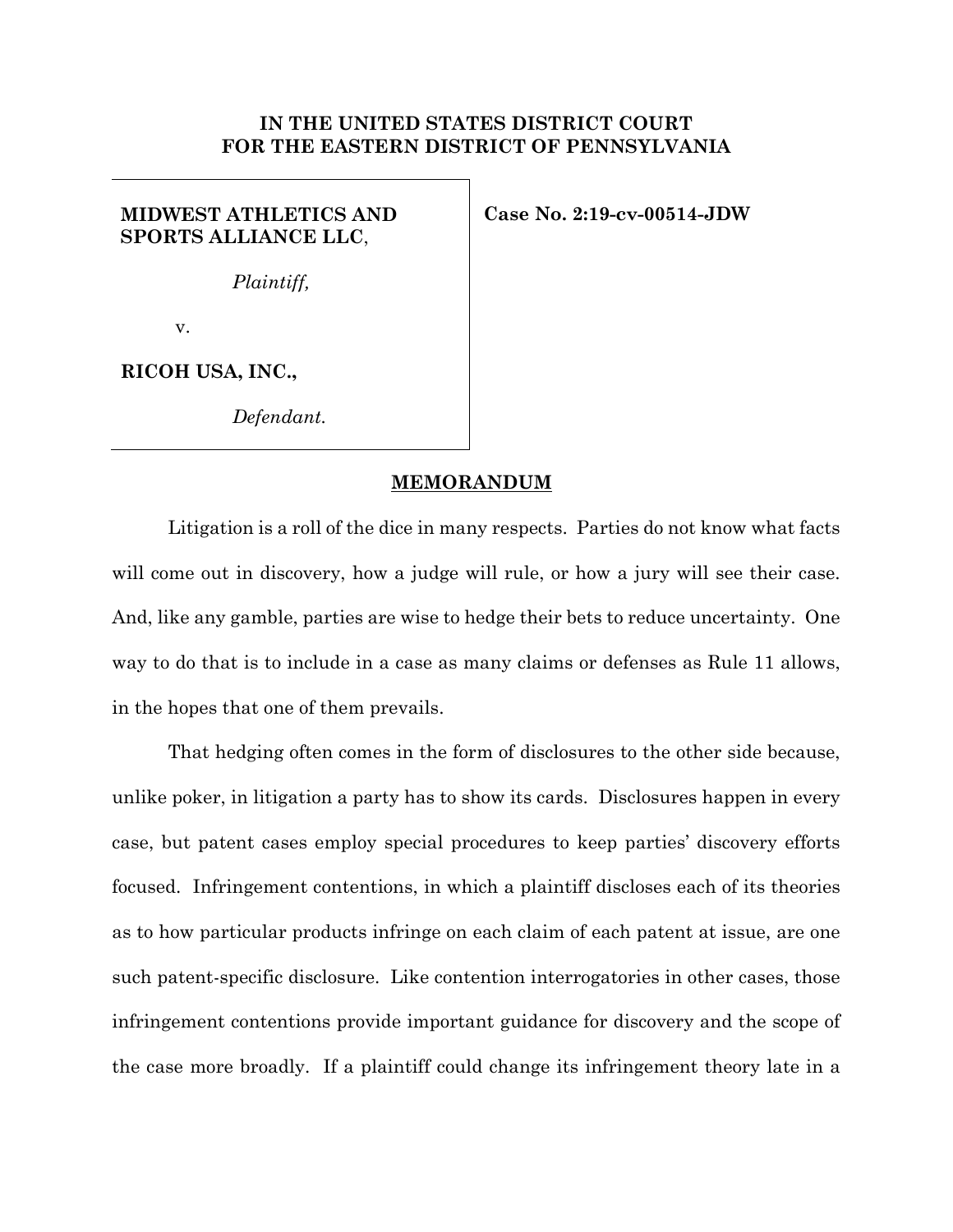case, without regard to what it put in its infringement contentions, then the contentions would not have served their purpose. A Plaintiff in a patent case has an incentive to disclose any viable theory of which it is aware, and its failure to do so has to have consequences.

Midwest Athletics and Sports Alliance LLC ("MASA") has offered expert reports that propose infringement theories that differ in significant ways from the infringement theories that MASA put in its infringement contentions. It claims that the Court's claim construction decision justified its new theories. The Court disagrees. MASA could have articulated the theories it now advances during fact discovery, but it chose not to do so, in part because it bet that the Court would adopt its own claim constructions. Now, MASA will have to live with the consequences of that gamble.

## **I. BACKGROUND**

In January of 2018, MASA filed its Complaint against Ricoh USA, Inc., alleging direct infringement of nineteen different patents. MASA filed an Amended Complaint on April 16, 2018. MASA also filed a second infringement suit against Ricoh in July 2019, alleging infringement of three of the same patents: *Midwest Athletics and Sports Alliance, LLC v. Ricoh USA, Inc.*, No. 19-cv-3423. The Court has consolidated the two cases, and MASA has narrowed its infringement claims to five patents: (a) 6,718,285; (b) 6,411,314; (c) 6,509,974; (d) 7,720,425; and (e) 7,502,582.

The Court's Scheduling Order required MASA to serve final infringement contentions on March 29, 2019, before the close of discovery. MASA served its Initial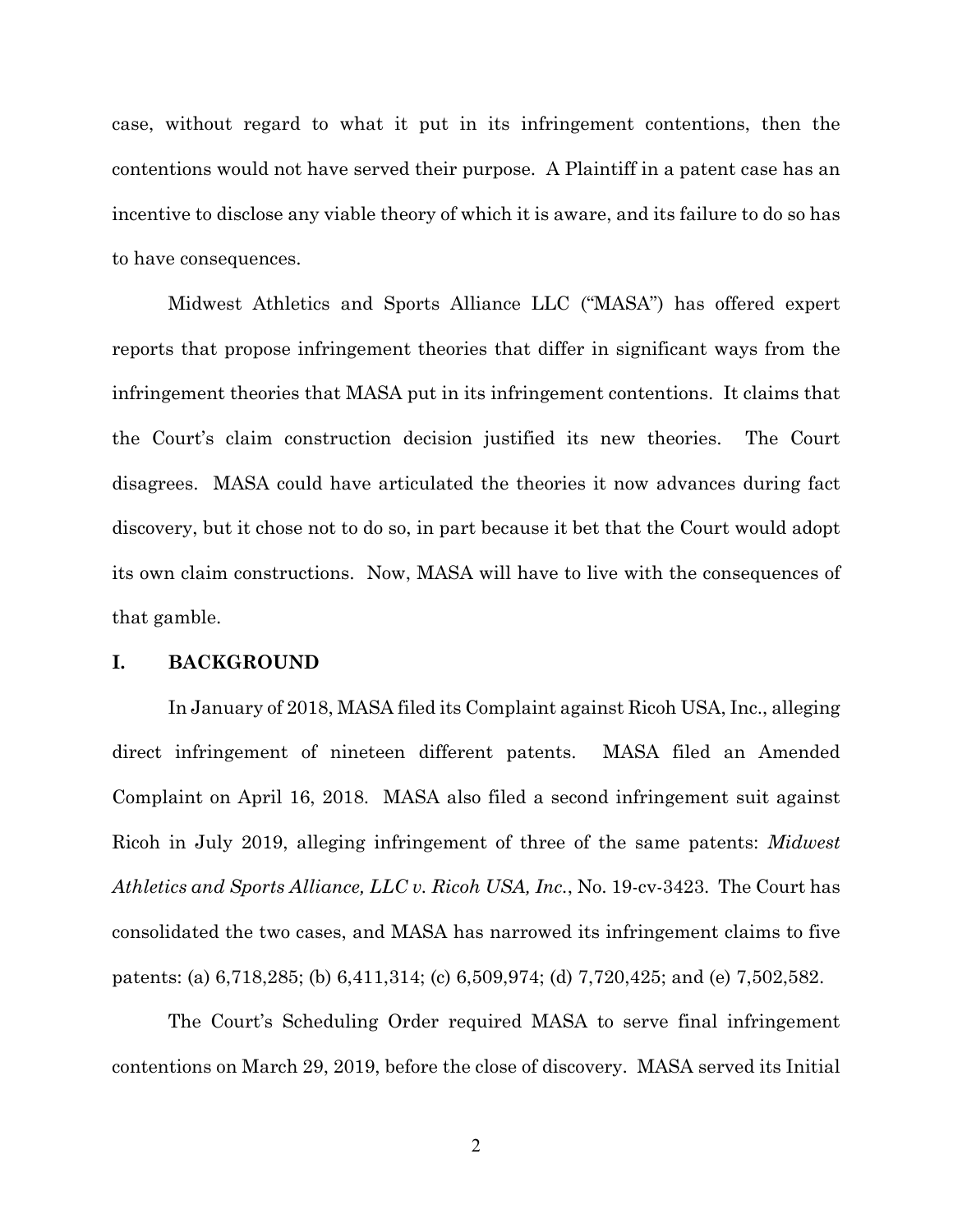Disclosure of Asserted Claims and Infringement Contentions (the "Infringement Contentions") by that deadline, but it reserved the right to supplement or amend them. In the Infringement Contentions, MASA only asserted claims of direct infringement. It stated that it was "not alleging indirect infringement of the Asserted Claims at this time." (ECF No. 195-21 at 9.) MASA never sought leave to amend the Infringement Contentions, nor did it serve amended or supplemental infringement contentions.

On August 9, 2019, the Parties submitted a Joint Claim Construction Chart that disclosed each claim term that the Parties proposed for claim construction, each Party's proposed construction, and the intrinsic evidence on which that Party based its position. They served an amended Joint Claim Construction Statement that included proposed constructions of claims in the '582 Patent, among other things. On August 30, 2019, the Parties filed opening claim construction briefs, and they filed responses on September 30, 2019. Fact discovery closed on October 30, 2019. The Court conducted a *Markman* hearing on June 12, 2020, and issued a claim construction opinion on October 21, 2020. The parties served opening expert reports on November 18, 2020, and they completed expert discovery on January 22, 2021.

Ricoh contends that MASA's experts served expert reports that go beyond the infringement theories that MASA disclosed in its Infringement Contentions, so it filed this motion to strike those expert opinions. The dispute centers around opinions that experts offered concerning three of the five patents at issue.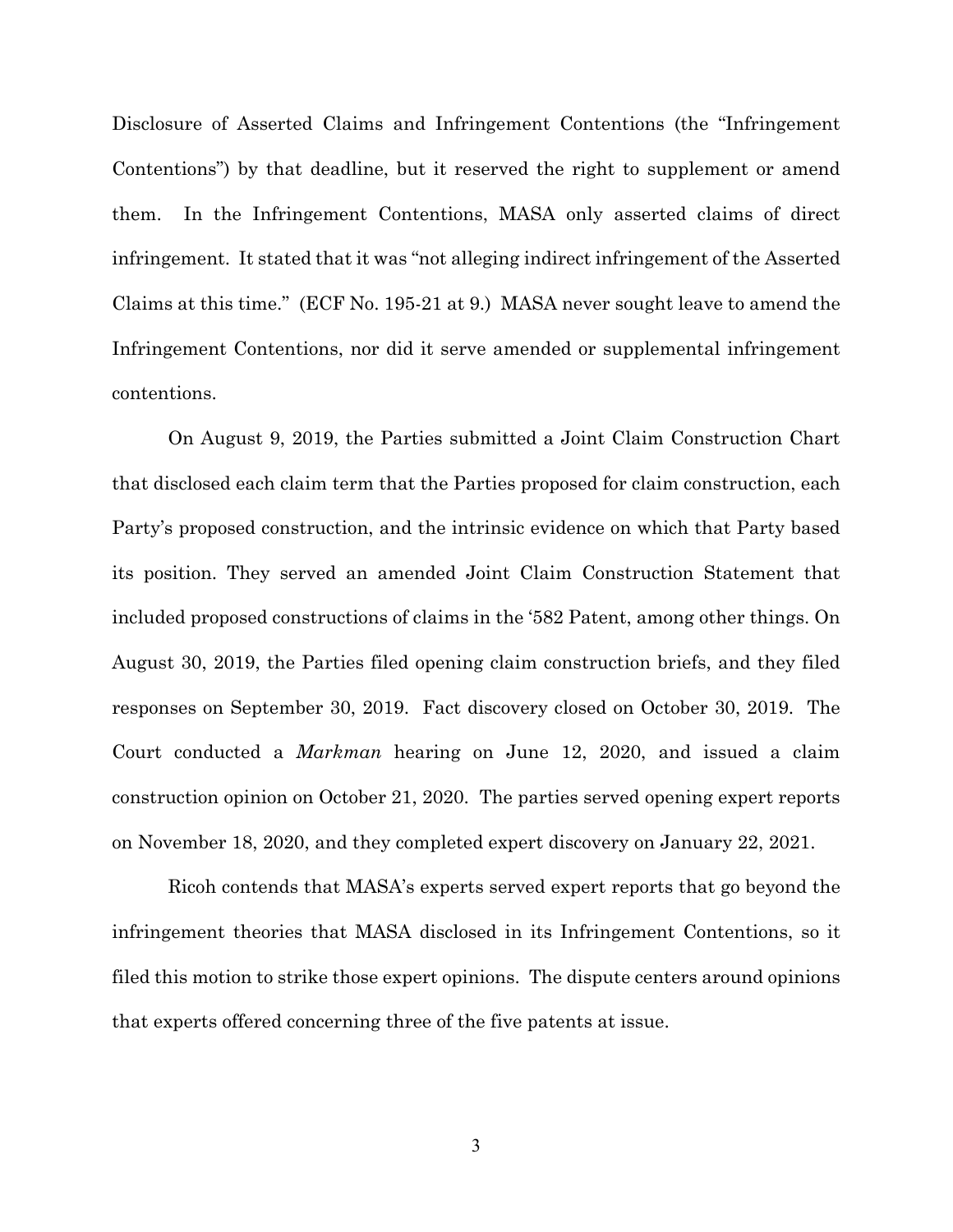## **A. The Workflow Patents**

The '314 and '974 Patents (the "Workflow Patents") relate to workflow management software for the processing of a print job. In its Infringement Contentions, MASA identified two software products, Ricoh TotalFlow and Ricoh TotalFlow Prep, as the "Accused Products of the '314 Patent." (ECF No. 195-21 at 3.) MASA identified two other software products, Ricoh Process Director and Ricoh Process Director Express, as the "Accused Products of the '974 Patent." (*Id.* at 4.) MASA did not accuse any of Ricoh's hardware products of infringing the Workflow Patents.

In claim construction briefing, the Parties asked the Court to construe Claim 1 of the '314 Patent—"a first user input device for selectively associating at least two of said first, second and third visual representations"—and Claim 2 of the '974 Patent—"input device." (ECF No. 118-1 at 3, 16.) In its claim construction brief, Ricoh argued that the term "input device" in both claims referred to a mouse, keyboard, or other hardware device that sends data to a computer. (ECF No. 122 at 14, 21-22.) MASA took the position that an "input device" was "a user interface for receiving inputs," *i.e.* software, but acknowledged that "[t]he input devices described by the '974 Patent include graphical user interfaces as well as physical devices, such as a keyboard or a mouse." (ECF No. 123 at 3.) During the *Markman* hearing, MASA acknowledged (again) that these claims "could also include the physical devices[.]" (Tr. 6/12/20 Hearing at 29:9.) On October 21, 2020, the Court issued its claim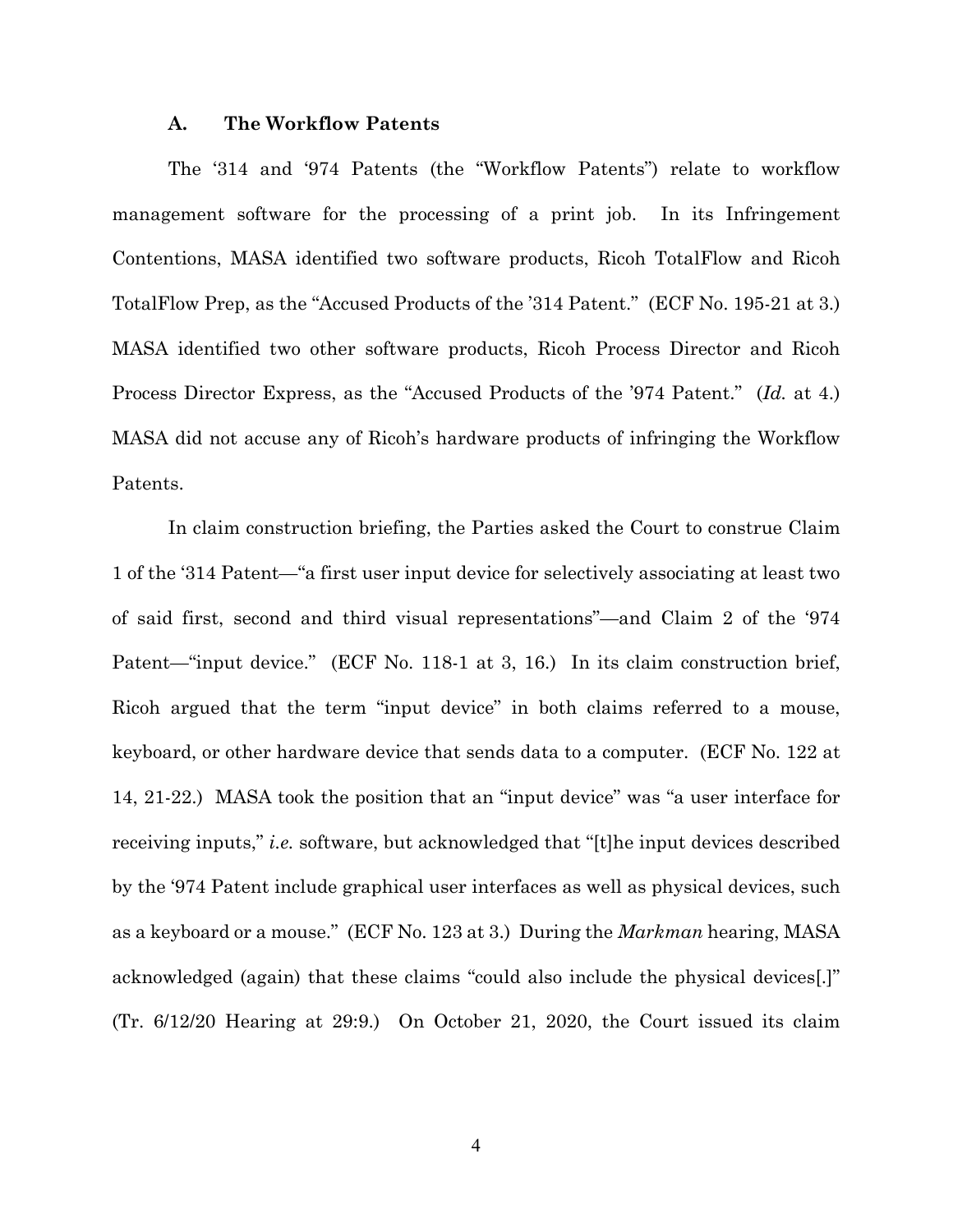construction opinion and construed the term "input device" to refer to "a hardware device." (ECF No. 175 at 9-10, 15.)

Michael Mitzenmacher, Ph.D. issued an expert report on behalf of MASA regarding Ricoh's alleged infringement of the Workflow Patents. Dr. Mitzenmacher's report raises various new infringement theories, including new infringing instrumentalities, that MASA did not disclose in its Infringement Contentions.

*First*, in addition to opining that the TotalFlow Prep software infringes the '314 Patent, Dr. Mitzenmacher opines that the "input devices for TotalFlow Prep's user interface and the Ricoh Multifunction Printers/Copiers that provide scanned documents to TotalFlow Prep" also infringe the '314 Patent. (ECF No. 195-32 at ¶¶ 54, 61.) Dr. Mitzenmacher also opines that, aside from the ProcessDirector and ProcessDirector Express software, "input devices for ProcessDirector's user interface, Ricoh Printers that support ProcessDirector functionality and Ricoh Multifunction Printers/Copiers that have scan to folder functionality" also infringe the '974 Patent. (*Id.* at ¶¶ 62, 74-75.) Again, MASA did not list any of these instrumentalities as "Accused Products" for either of the Workflow Patents in its Infringement Contentions.

*Second*, Dr. Mitzenmacher asserts that Ricoh performs divided infringement of the Workflow Patents by (a) "putting the input device (e.g. mouse) into service and receiv[ing] the benefit of its intended purpose" and (b) "directing and controlling the use [of] an input device (e.g. mouse) to perform drag and drop actions, right clicks, menus and buttons and other mouse actions within the GUI for selectively

5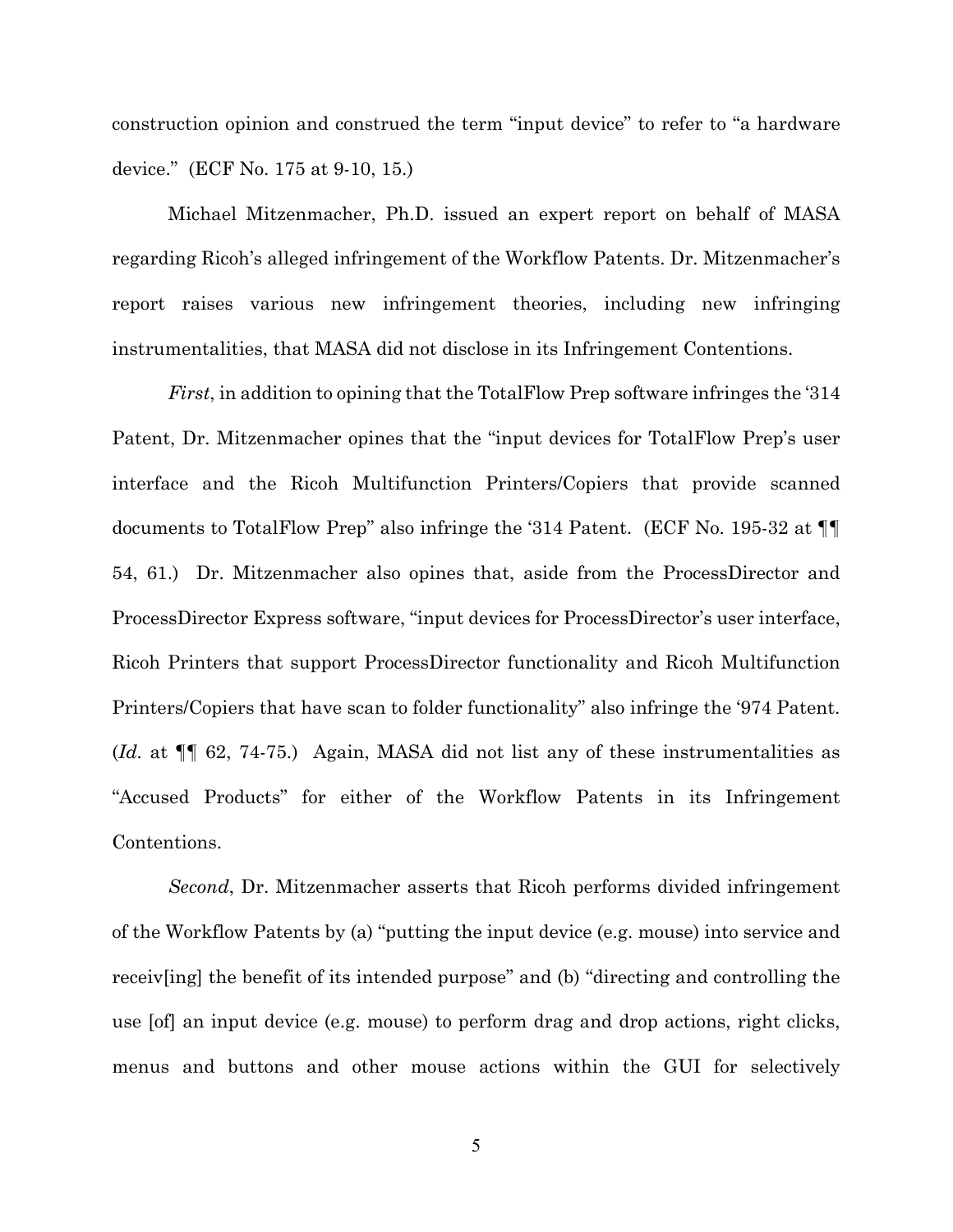associating visual representations of documents and pages." (ECF No. 195-32 at ¶¶ 181, 189, 643, 645; *see also id.* at ¶ 100.) Dr. Mitzenmacher also opines that Ricoh infringes the Workflow Patents, pursuant to a divided infringement theory because "the acts of its users are attributable to Ricoh because they [Ricoh] design the code that performs the infringing functionality." (*Id.* at ¶¶ 234, 463; *see also id.* at ¶ 100.) MASA did not articulate either of these divided infringement theories in its Infringement Contentions.

*Third*, Dr. Mitzenmacher asserts that Ricoh performs indirect infringement of the Workflow Patents "by directing and controlling its users to perform drag and drop actions, right clicks, menus and buttons and other mouse actions within the GUI." (*Id.* at ¶¶ 238, 465; *see also id.* at ¶ 101.) MASA did not assert any indirect infringement claims in its Amended Complaint and disclaimed such a theory in its Infringement Contentions.

MASA also served an expert report of David Drews, CLP, regarding its alleged damages. As part of his damages analysis, Mr. Drews calculated MASA's alleged damages based upon Ricoh's revenue from the sale of its software products, *i.e.* Ricoh TotalFlow Prep, Ricoh ProcessDirector, and Ricoh ProcessDirector Express, as well as the "multifunction printers and copiers that can operate with" those software products. (ECF No. 195-9 at 29.)

#### **B. The '582 Patent**

The '582 Patent relates to printing a color image with at least five different color toners and the application of a clear toner overcoat on top. In its Infringement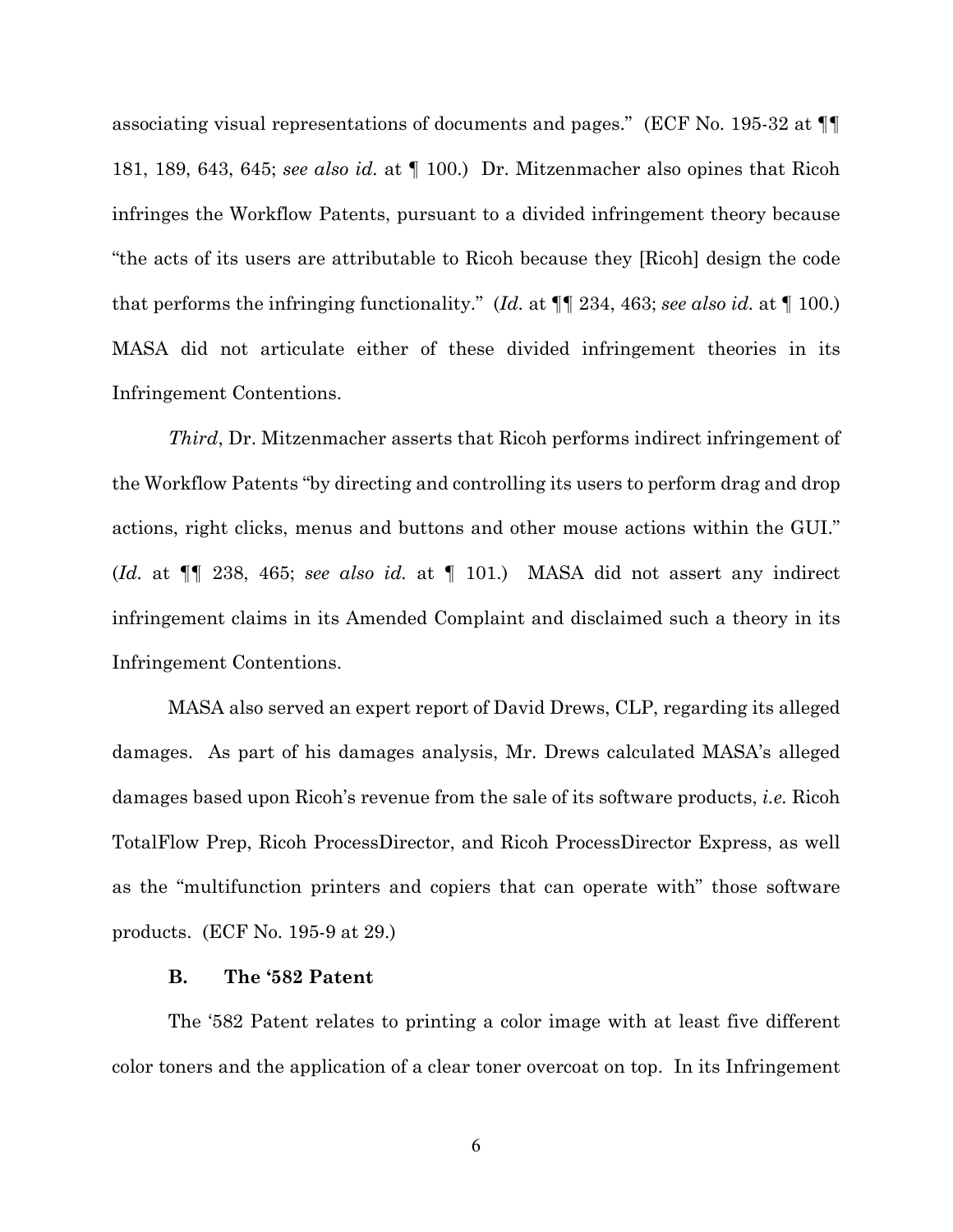Contentions, MASA contended that the Ricoh Pro C7100X and Ricoh C7110X printers satisfied Claim limitation 1(c) of the '582 Patent—"subjecting the clear toner overcoat and the at least pentachrome color image to a gloss enhancing process"—because those printers "include[] a system for subjecting the clear overcoat and the at least a pentachrome color image to a Duplo Ultra 300A UV Coater to add a gloss coating." (ECF No. 195-19 at 7.) The prior owner of the '582 Patent had provided MASA with a claim chart that contended that the printers satisfied the same claim limitation by "us[ing] a fusing belt to fuse printout that has been deposited with a clear toner overcoat. The fusing belt also provides enhanced gloss to the printout." (ECF No. 195-53 at 6.) However, MASA elected not to include that theory in its Infringement Contentions. In fact, during an *inter partes* review of the '582 Patent that Xerox Corporation initiated, MASA disclaimed such a theory and argued to the Patent Trial and Appeal Board that "enhancing the gloss properties of the pentachrome image and overcoat using a gloss enhancing process … is separate from any clear coat fusing process that may be applied to the image" and "[t]his gloss enhancing process is not a simple fusion step." (ECF No. 195-30 at 3, 6.) The Parties did not select the term "gloss enhancing process" in the '582 Patent as one that required construction. (*See* ECF No. 121.)

On November 17, 2020, Bruce Kahn, Ph.D. issued an expert report on behalf of MASA regarding Ricoh's alleged infringement of the '425 and '582 Patents. Like Dr. Mitzenmacher, Dr. Kahn raises new infringement theories that MASA did not disclose in its Infringement Contentions. He opines that in addition to using a UV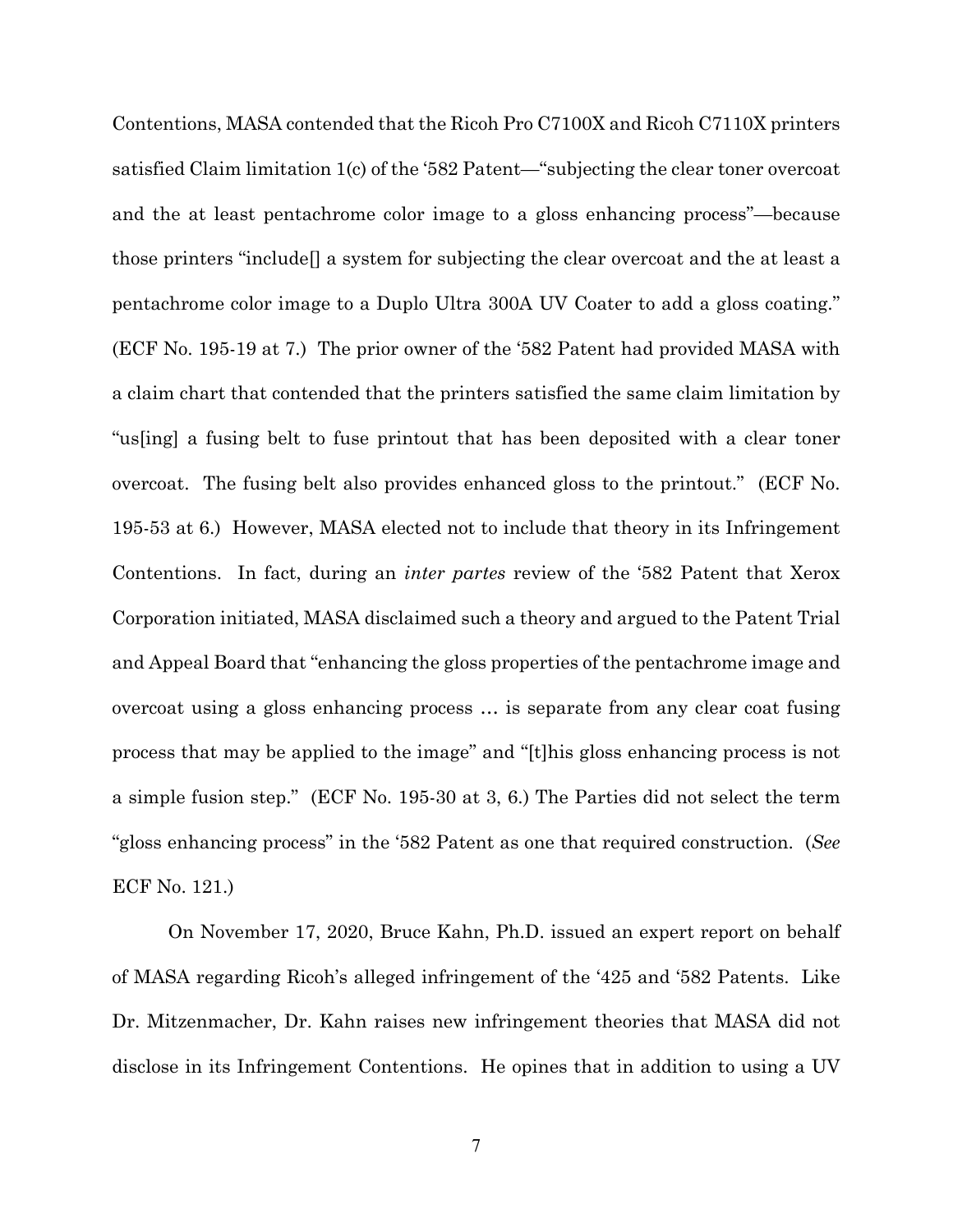Coater to enhance the gloss of the pentachrome image with clear toner overcoat, Ricoh's accused products can infringe the '582 Patent by "enhanc[ing] the gloss of pentachrome images with the gloss enhancement provided by a clear toner overcoat" and "enhanc[ing] the gloss of images when the pentachrome image passes through the printer." (ECF No. 195-24 at ¶ 115.) During his deposition, Dr. Kahn collapsed these two theories into one that requires the fusing of a clear toner overcoat to a pentachrome color image. (ECF No. 195-25 at 174:6 – 178:18.) MASA did not disclose this fusing theory in its Infringement Contentions and disclaimed the theory before the PTAB.

## **II. STANDARD**

Infringement contentions are like "initial disclosures" under Federal Rule of Civil Procedure 26(a). *See ViaTech Techs., Inc. v. Microsoft Corp.*, No. 17-cv-570, 2021 WL 663057, at \*1 (D. Del. Feb. 19, 2021). Thus, late or unmade disclosures are subject to exclusion under Federal Rule of Civil Procedure 37(c)(1). *See id.*; Fed. R. Civ. P. 37(c)(1). The movant bears the burden to establish that exclusion is the most appropriate remedy. *See Accurso v. Infra-Red Servs., Inc.*, 169 F. Supp. 3d 612, 615 (E.D. Pa. 2016) (citations omitted).

### **III. DISCUSSION**

## **A. Timeliness Of MASA's New Infringement Disclosures**

MASA disclosed new infringement theories for the first time in Dr. Kahn's and Dr. Mitzenmacher's expert reports. "Opening expert reports are not the appropriate time to disclose new infringement allegations." *TQ Delta, LLC v. ADTRAN, Inc.*, No.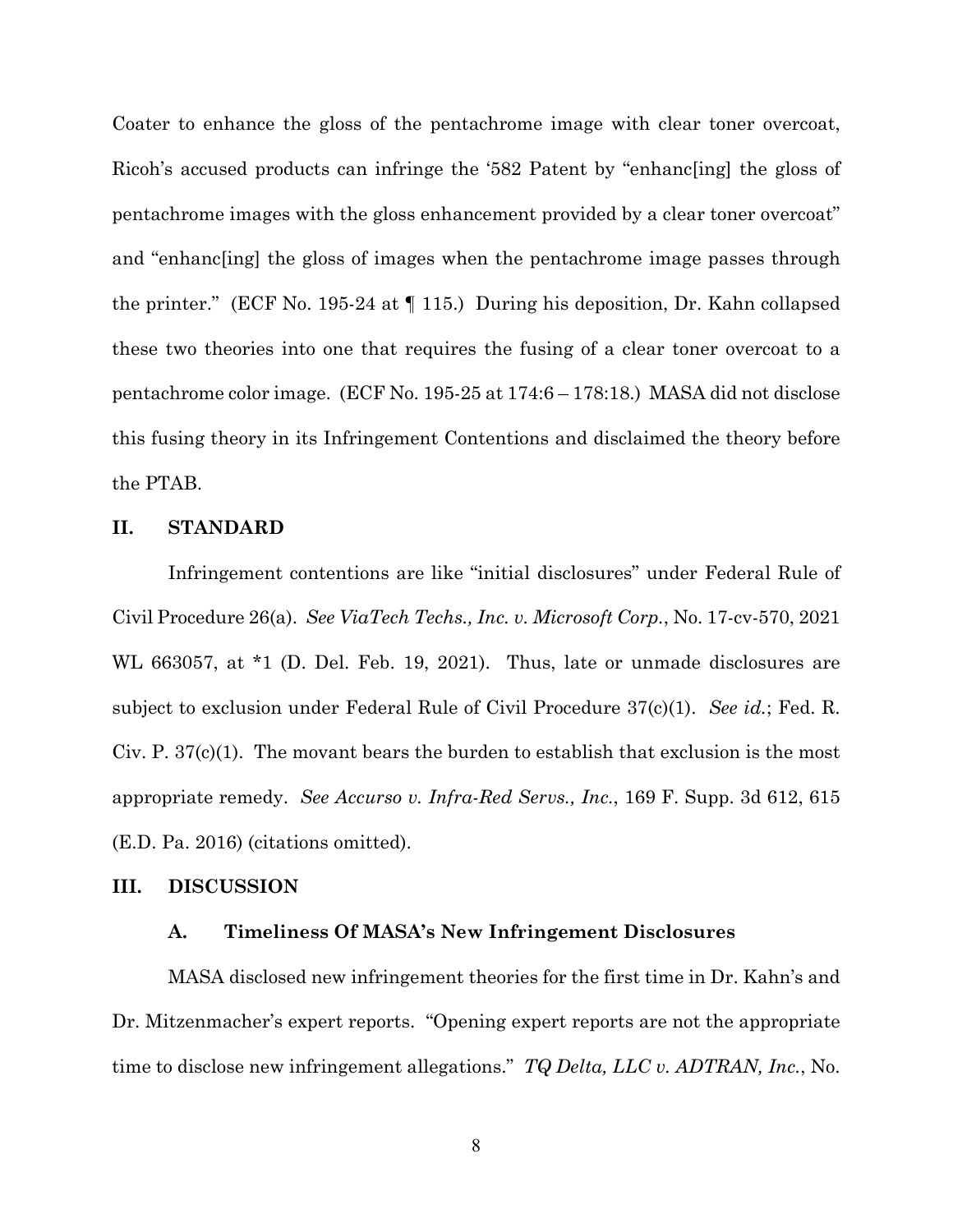14-cv-954, 2019 WL 4346530, at \*2 (D. Del. Sept. 12, 2019); *see also Bayer Healthcare Pharms., Inc. v. River's Edge Pharms., LLC*, No. 11-cv-1634, 2015 WL 11142427, at \*8 (N.D. Ga. May 21, 2015), *report and recommendation adopted*, 2015 WL 11142424 (N.D. Ga. June 16, 2015) ("A 'party may not use an expert report to introduce new infringement theories, [or] new infringing instrumentalities, … not disclosed in the parties' infringement contentions …."); *Takeda Pharm. Co. v. TWi Pharms., Inc.*, No. 13-cv-2420, 2015 WL 1227817, at \*3 (N.D. Cal. Mar. 17, 2015) (same); *ASUS Computer Int'l v. Round Rock Rsch., LLC*, No. 12-cv-2099, 2014 WL 1463609, at \*1 (N.D. Cal. Apr. 11, 2014) (same).

With respect to the '582 Patent, MASA's Infringement Contentions disclose fusing an image to a sheet using a fuser station as means of satisfying Claim 2, but that is distinct from the gloss enhancing process that is part of Claim 1. For Claim 1, the Infringement Contentions do not assert any sort of fusing theory and, instead, rely on the use of Duplo Ultra 300A UV Coater to add a gloss coating. MASA's new infringement theories related to fusing a clear toner overcoat to a pentachrome color image—raised for the first time in Dr. Kahn's report—are untimely. Indeed, MASA knew about this potential theory when it acquired the '582 Patent from its prior owner.

 Likewise, MASA concedes that it did not disclose its new infringement theories for the Workflow Patents in its Infringement Contentions. Nevertheless, MASA contends that its new disclosures were timely because it asserted these theories to conform with the Court's claim construction order. The fact that the Court adopted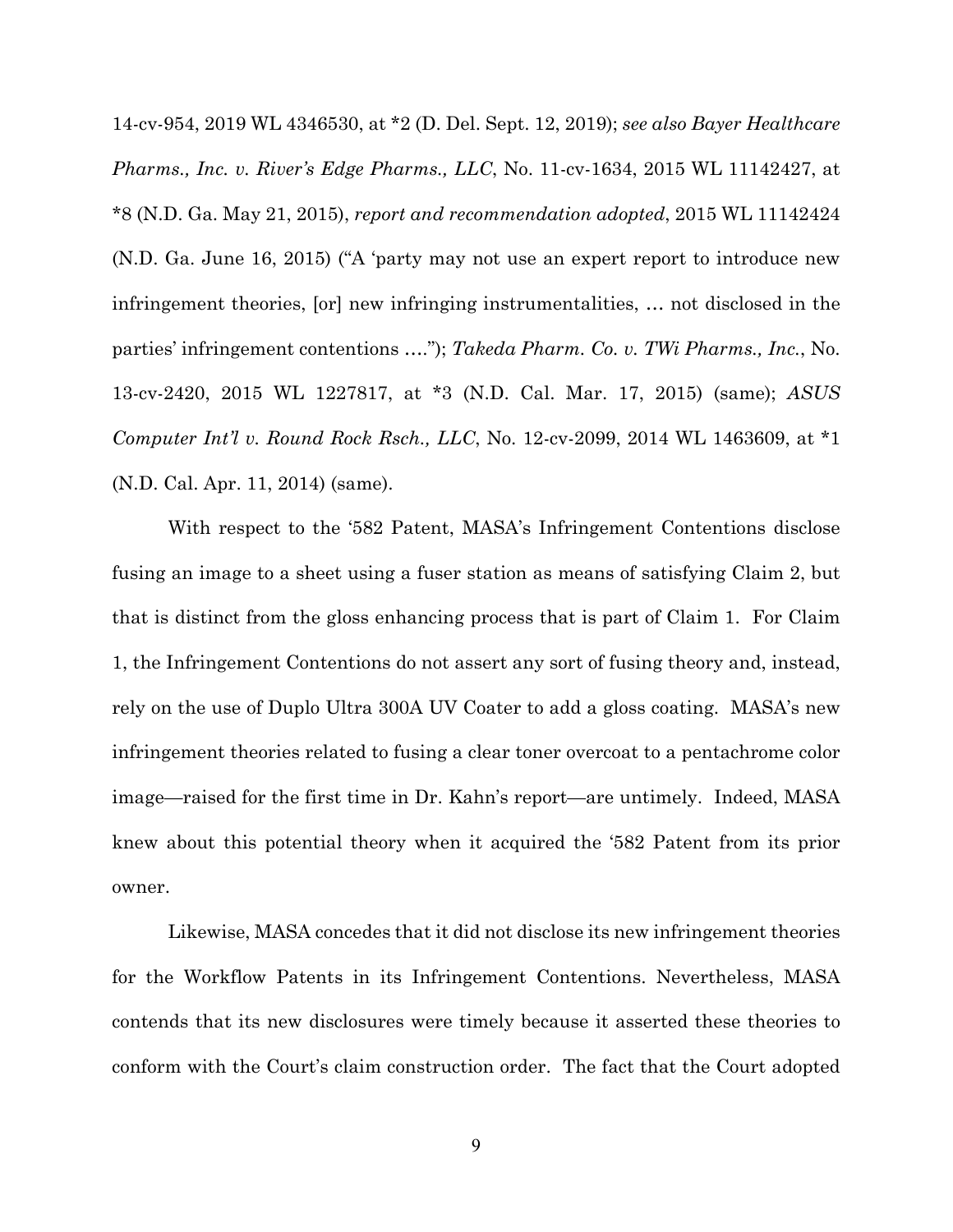a construction different than what MASA proposed does not justify a sea change in MASA's infringement contentions. If it did, then the infringement contentions would not have served any purpose in discovery. MASA relies on a series of cases in which the district courts permitted a party to amend its infringement contentions following claim construction. However, all of those cases are distinguishable because, unlike the parties in those cases, MASA never sought leave to amend its Infringement Contentions, nor did it serve Ricoh with amended or supplemental contentions.

MASA also cites various local patent rules from around the country. But those rules do not give a party carte blanche to amend infringement contentions after a claim construction opinion. Instead, they just cite a claim construction opinion as an example of an event that might provide good cause for amended contentions. Certainly, if the Court adopts a construction different than either party proposed, good cause might exist. It might also exist in other circumstances. But MASA made no effort to show that good cause existed to permit it to alter its theories without consequence, either after it received the Court's claim construction ruling or now.

In considering MASA's arguments, bears noting that MASA had the opportunity to offer its new infringement theories during fact discovery, and it chose not to do so. Even though MASA asserted that the Workflow Patents' "input device" should be construed as a software user interface, MASA acknowledged that the term also included "physical devices, such as a keyboard or a mouse." (ECF No. 123 at 3.) That was in August 2019. MASA did not need to wait for the Court to rule on claim construction before amending its Infringement Contentions to identify new accused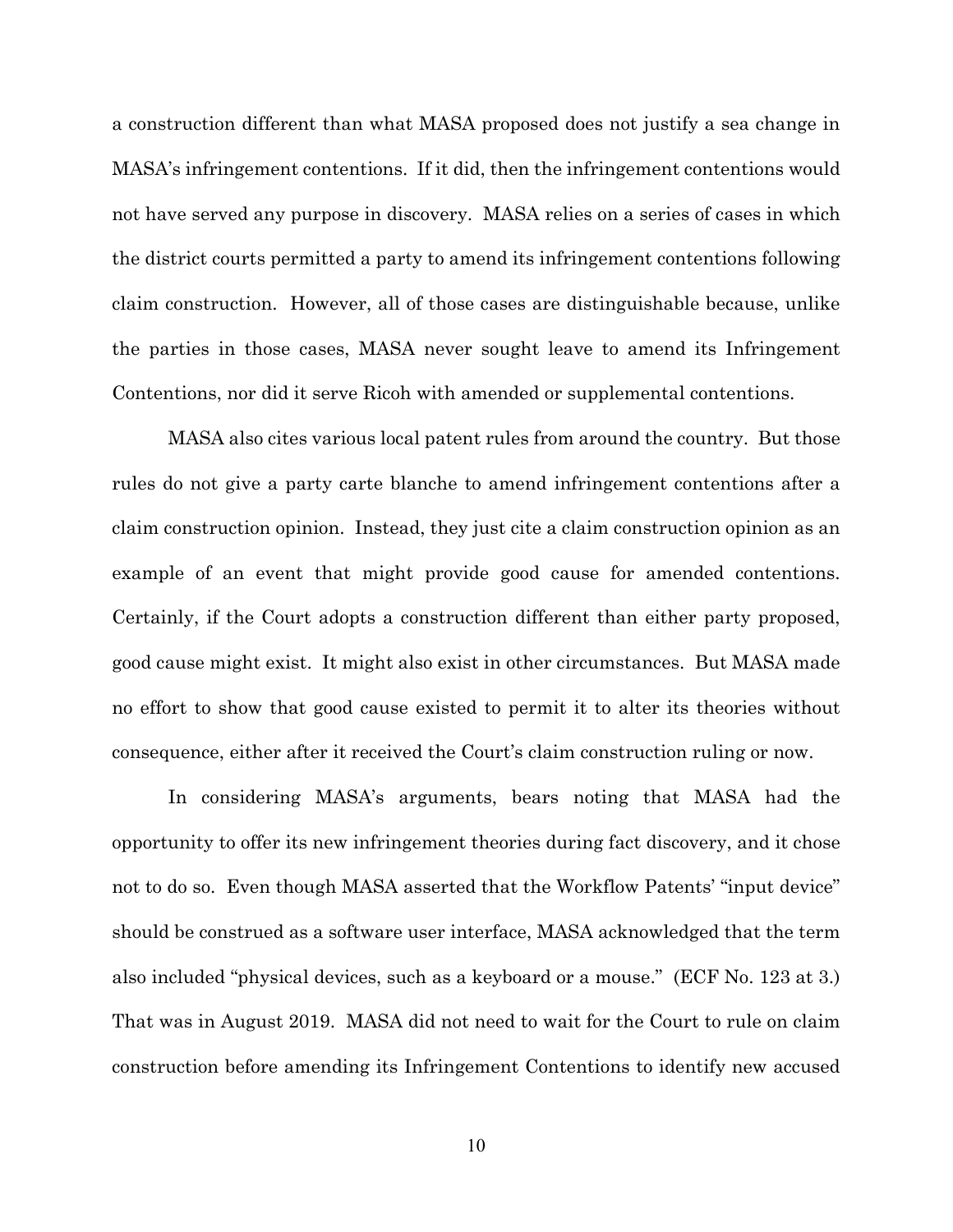products that included hardware and to assert divided and indirect infringement theories based on the use of that hardware. It could and should have hedged its bets by including the theory in its Infringement Contentions during fact discovery. Having failed to do so, it must live with the potential consequences of its choice.

## **B. The Possibility Of Exclusion**

In the Third Circuit, "exclusion of critical evidence is an 'extreme' sanction[.]" *ZF Meritor, LLC v. Eaton Corp.*, 696 F.3d 254, 297 (3d Cir. 2012) (citations omitted). Thus, before a court imposes such a sanction, it must consider the following factors: "(1) 'the prejudice or surprise in fact of the party against whom' … the excluded evidence would have been offered; (2) 'the ability of that party to cure the prejudice'; (3) the extent to which allowing such … evidence would 'disrupt the orderly and efficient trial of the case …'; (4) any 'bad faith or willfulness in failing to comply with the court's order'; and (5) the importance of the excluded evidence." *Id.* at 298 (quoting *Meyers v. Pennypack Woods Home Ownership Ass'n*, 559 F.2d 894, 904-905 (3d Cir.1977), *overruled on other grounds by*, *Goodman v. Lukens Steel Co.*, 777 F.2d 113 (3d Cir.1985)). Lesser sanctions include an order directing payment of the reasonable expenses, including attorney's fees. *See* Fed. R. Civ. P. 37(c)(1)(A).

## **1. Prejudice or surprise**

MASA's late disclosures, including its claims of divided and indirect infringement, the inclusion of additional accused products for the Workflow Patents, and the gloss enhancement theory based on fusing, have prejudiced Ricoh. Like other defendants faced with belated infringement theories, Ricoh struggles to articulate its

11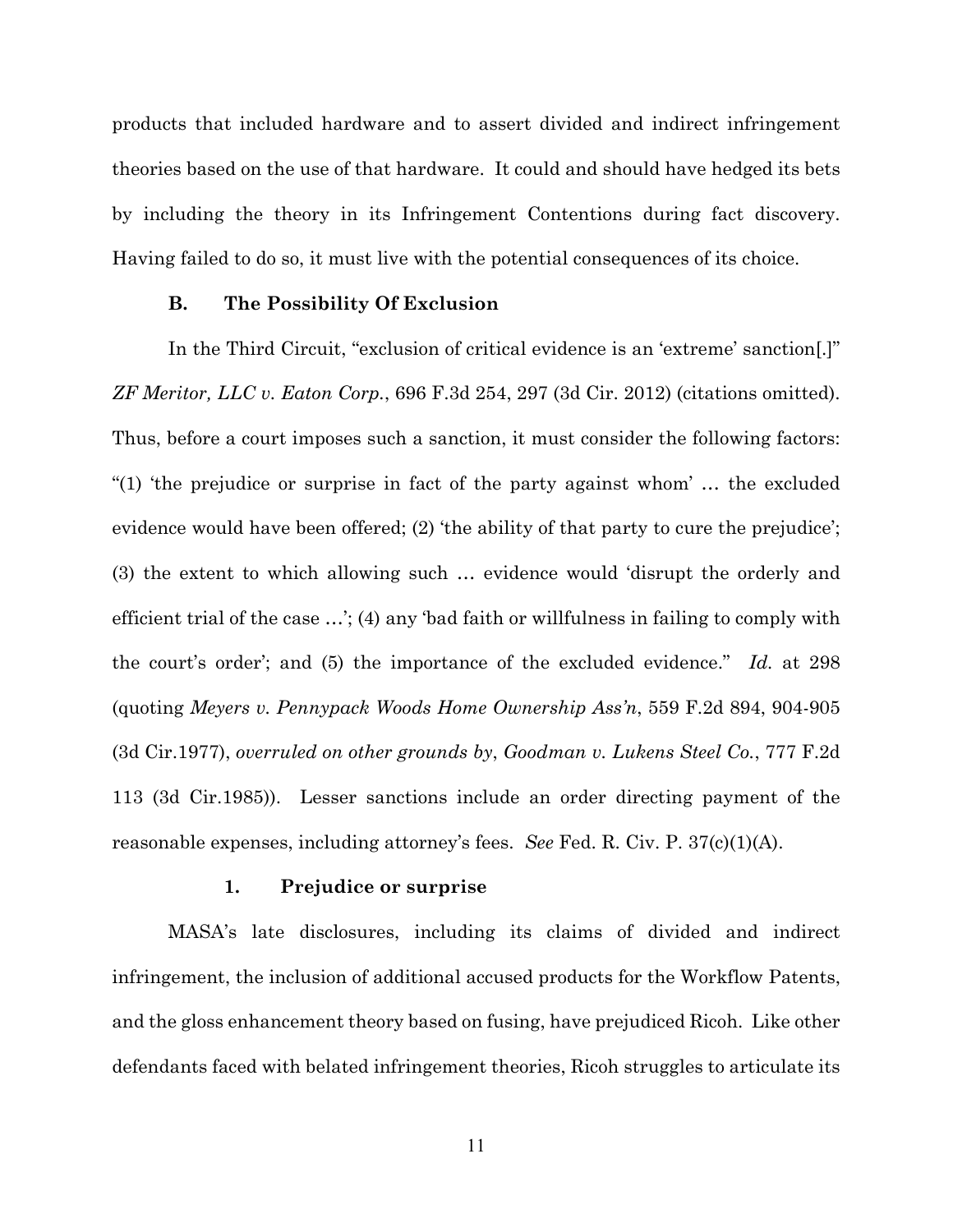precise alleged prejudice. *See, e.g.*, *Finjan, Inc v. Rapid7, Inc.*, No. 18-cv-1519, 2020 WL 5798545, at \*3 (D. Del. Sept. 29, 2020). At a minimum, however, if MASA had included these theories in its Infringement Contentions or amended those contentions in a timely fashion, then Ricoh could have (a) developed the record regarding Ricoh's lack of intent to induce others to perform the claimed methods or that its actions would lead to the alleged patent infringement, (b) developed the record regarding non-infringing uses of the accused products, (c) developed evidence about the steps that Ricoh performs and the steps that users perform under a divided infringement theory; (d) sought third party discovery concerning the prosecution history of the '582 patent and the "gloss enhancing process," or (e) sought claim construction of the term "gloss enhancing process." This is sufficient to demonstrate the surprise or prejudice necessary to warrant exclusion. Fact discovery had been closed for over a year by the time Ricoh learned about MASA's new infringement theories. Though Ricoh's experts were able to muster a limited response to MASA's new theories, and Ricoh had a chance to depose MASA's experts, "it would be unjust to penalize [Ricoh] for doing its best under difficult circumstances." *Finjan*, 2020 WL 5798545 at \*3 (citation omitted).

#### **2. Ability to cure/trial disruption**

The Court has not set a trial date. Given the Court's backlog of cases due to the Covid-19 pandemic, the Court might not be able to schedule a trial in this matter until 2022 or later. Thus, there is ample time for Ricoh to take additional discovery and develop the record with respect to these new theories. In addition, given the fact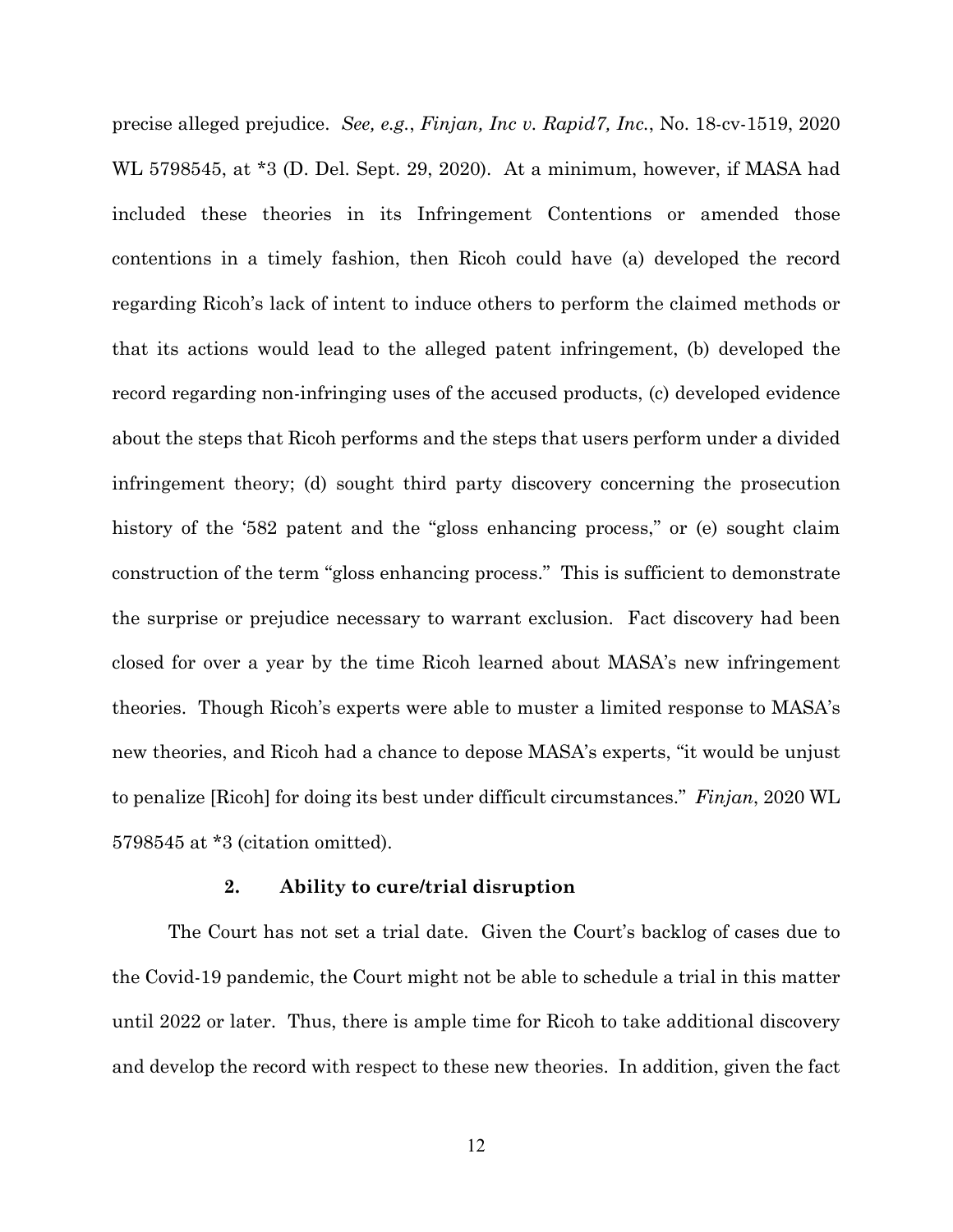that MASA has accused Ricoh of infringing the '582 Patent in a subsequent lawsuit, there is some efficiency to be gained with respect to that patent. However, forcing Ricoh to bear the expense associated with these efforts would prejudice Ricoh. Thus, the only way to avoid further prejudice to Ricoh would be to require MASA to shoulder Ricoh's reasonable costs and fees from re-opening discovery. Indeed, the Court may impose such monetary sanctions even if exclusion, the more extreme remedy, is not warranted. *See* Fed. R. Civ. P. 37(c)(1)(A).

## **3. Bad faith or willfulness**

Willfulness and bad faith "involve[] intentional or self-serving behavior." *Adams v. Trustees of New Jersey Brewery Employees' Pension Tr. Fund*, 29 F.3d 863, 875 (3d Cir. 1994). However, because the exclusion of critical evidence is an extreme sanction, courts will not impose such a remedy "absent a showing of willful deception or 'flagrant disregard' of a court order by the proponent of the evidence." *Diawara v. United States*, No. 18-cv-3520, 2020 WL 6262983, at \*8 (E.D. Pa. Oct. 23, 2020) (quotation omitted).

MASA understood that "input devices" included hardware as early as August 2019, and it disclaimed any assertions of indirect infringement in its Infringement Contentions. MASA also knew that using a fusing belt could enhance the gloss on pentachrome images, but it did not disclose that theory in its Infringement Contentions either. In fact, MASA disclaimed the fusing theory when it appeared before PTAB. MASA sprung these new theories on Ricoh for the first time in its expert reports, after years of litigation. "No court likes to say that a party acted in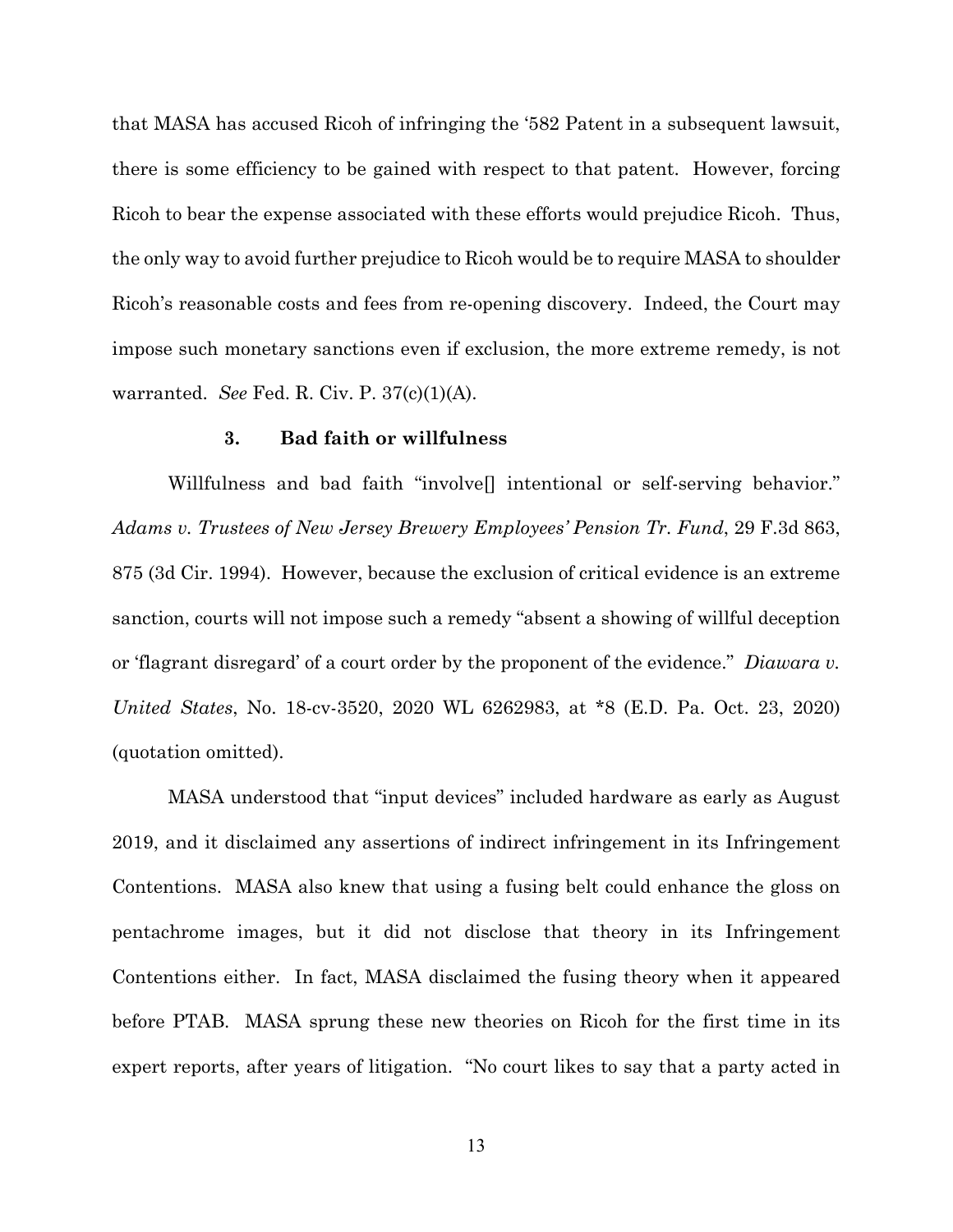bad faith[,]" but the Court questions how MASA and its attorneys could have thought that such conduct fell within expected standards of practice. *ViaTech Techs., Inc. v. Microsoft Corp.*, No. 17-cv-570, 2021 WL 663057, at \*5 (D. Del. Feb. 19, 2021). Even if MASA did not act in bad faith, its conduct appears willful, at a minimum.

## **4. Importance of the new infringement theories**

Finally, the Court must consider the importance of MASA's new infringement theories. This factor "is often the most significant …." *ZF Meritor*, 696 F.3d at 298 (citation omitted). In this instance, this factor cuts against exclusion of MASA's new infringement theories. Given the Court's construction of "input device," MASA must point to some hardware product in order to prove infringement of the Workflow Patents by Ricoh. In addition, even though MASA's new gloss enhancement theory "affects only one of many claim elements, every claim element is important because every element must be met for a product to infringe." *Finjan*, 2020 WL 5798545 at \*3. Thus, while untimely and prejudicial, MASA's new infringement theories are important to its claims in this case.

## **IV. CONCLUSION**

MASA's conduct in this case is concerning. However, because there is ample time to remedy MASA's belated and prejudicial disclosures, the Court will deny Ricoh's Motion to Strike. Although the Court will not strike MASA's expert reports, it will give Ricoh an opportunity to address and rebut the new opinions, which may include additional discovery. Having engaged in willful conduct that prejudiced Ricoh in this matter, MASA must bear the reasonable cost of curing such prejudice.